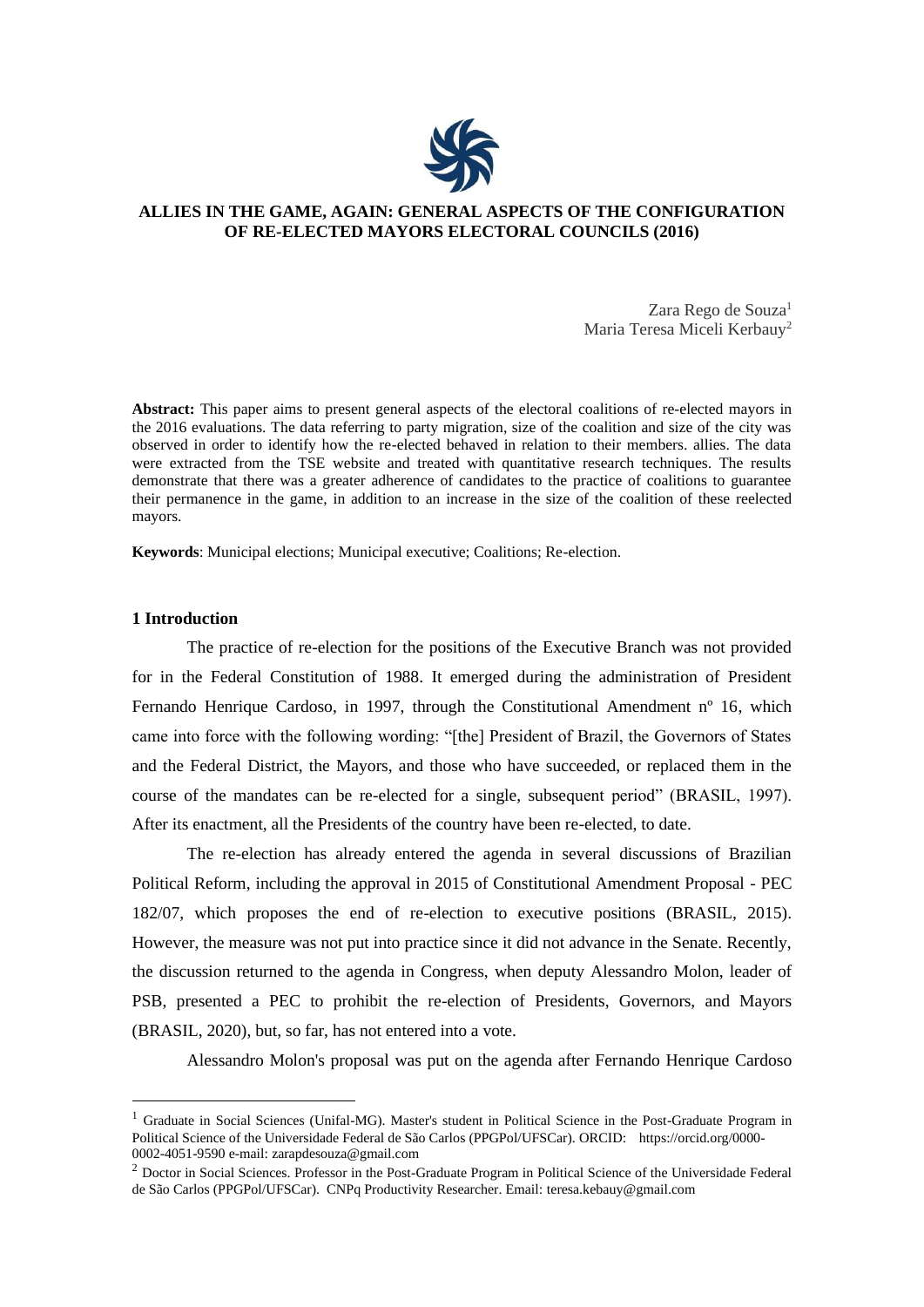made "*mea culpa*" and saying that "historically [the re-election], it was a mistake" (CARDOSO, 2020). The former President states that, at the time of the enactment of Constitutional Amendment nº 16 of 1997, he had in mind the re-election as it occurs in the United States, and mentions that, today, Presidents are capable of anything to re-elect themselves. Fernando Henrique Cardoso hopes that the changes will move to end the re-election institute and establish a form of district voting. The reason for the resumption of this discussion by Alessandro Molon is "to honor the will of the constituent assembly of 1988 and restore the original wording of article 14 of the Federal Constitution" (BRASIL, in 2020). According to him, the institute of reelection brings adverse effects to the representative democracy, given that the ruler in power takes advantage of the visibility of his/her office and damages policy renewal and increases the deficit related to the efficiency of the ideal of a republican Brazil.

Much is also discussed outside Congress and among researchers regarding the practice of re-election at its various levels. Some authors seek the variables that influence the election of a candidate, such as in the quality of education (ARAUJO; NETO; LIMA, 2020; CINQUINI, 2017; GONDINHO, 2019; LIMA, 2018), the relationship of the candidate with the state and national governments (PEREIRA; RENNO, 2007; MENDES; ROCHA, 2004; MENEGUIN; BUGARIN; CARVALHO, 2005; QUEIROZ DO Ó, 2019), government spending (CAPUTO, 2019; CAVALCANTE, 2015; DIAS; NOSSA; MONTE-MOR, 2018; SILVA; BRAGA, 2013), among others. The arguments range from the good use of social media (BRAGA, 2013) to the evaluation of the government and the image of the candidates (VEIGA; SANTOS; NEVES, 2011). But little is discussed about the electoral alliances formed by the candidates who succeeded in seeking re-election.

Similar to the re-election institute, the debate on electoral coalitions has also been in the public arena in recent years, becoming a fundamental guideline in the proposals for political reform in Brazil. Some arguments point to coalitions as an evil that corrupts the Brazilian party system. Coalitions make it easier for small parties to elect their candidates for all levels of the government, which increases the cost of the decision-making process since governments now have to negotiate political support in an extremely fragmented political system. From the citizens' perspective, electoral coalitions hinder vertical accountability, given that the system of vote transfers between the related parties significantly decreases the chances of the voter rewarding or punishing a candidate or a political party. The impact of coalitions on vertical accountability gains greater relevance in small-municipality contexts since the differences between party organizations are less clear and the formation of large coalitions are more common.

Thus, as part of the discussion on Brazilian Political Reform, the end of electoral coalitions was proposed under the justification that "voters may have greater decision power regarding the political project they want to support with their vote. [...] [By choosing a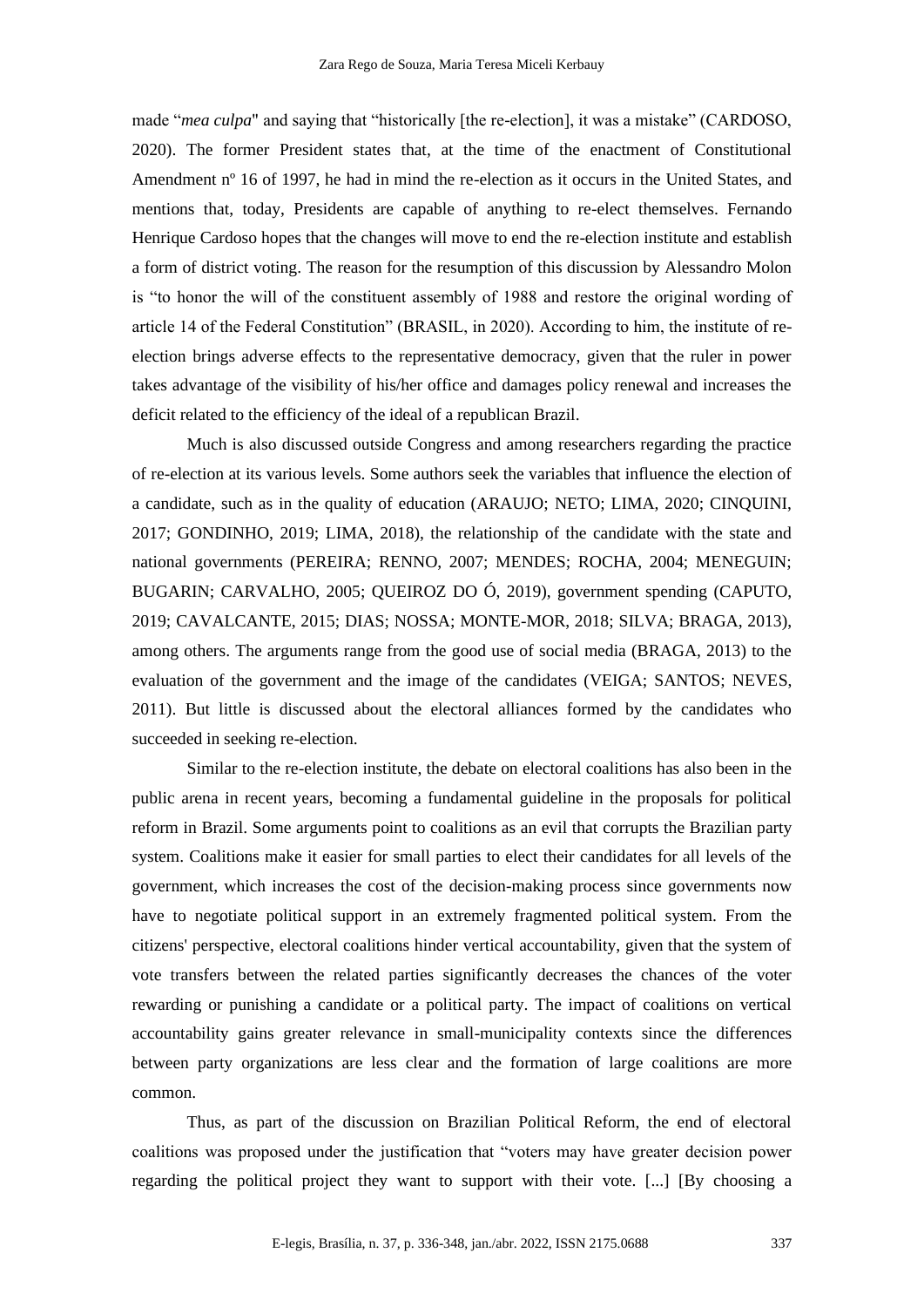candidate, voters], will have clarity as to which political party benefits from their vote" (TSE, 2020). Thus, Constitutional Amendment nº 97 of 2017 was approved, amending the Federal Constitution and putting an end to party coalitions in proportional elections (councilors and deputies), in addition to establishing new rules on the access of political parties to the resources of the party fund, free advertising time on radio and television, and provided for transition rules (BRASIL, 2017). These measures were only implemented from the 2020 elections. It is worth noting that the practice of holding electoral alliances is still allowed by the legislation in the case of candidates for the position of mayor.

Therefore, the present work seeks to perform a descriptive and exploratory analysis of the general aspects of the electoral coalitions of mayors re-elected in the 2016 elections. Using quantitative research techniques, we observed the data extracted from the TSE regarding party migration, coalition size, and municipality size of the 1,211 mayors re-elected in Brazil. We sought to identify how the re-elected behaved regarding their allies to offer an overview of this situation in the 2016 election.

#### **2 The institute of re-election and electoral coalitions in Brazil**

The debate on the re-election institute in Brazilian literature mobilizes authors from the most diverse areas of knowledge who discuss the phenomenon at its various levels. Regarding the studies on presidential re-election, Machado (2009) observes how the Free Electoral Advertising Time (FEAT) offers narrative frameworks that assist the electorate in decisionmaking. The author analyzed the production of the speeches of the FEAT on TV of the candidates for re-election, Fernando Henrique (PSDB) in 1998 and Luiz Inácio Lula da Silva (PT) in 2006. Machado (2009) states that the rhetoric of re-election favors privileged positions in the presidential race, emphasizing the speeches that bring the favor of the continuity of administrative management, the place of authority of the presidential candidate, and the emphasis on programmatic discourse of an economic nature.

Martins, Mansano, Parré, and Plasa (2016) used spatial econometrics methods to analyze the primary factors of the re-election of President Dilma Rousseff in the 2014 presidential elections. The authors demonstrate that the candidate received the majority of votes in smaller and less developed municipalities. However, another fact to highlight in this study is that the authors demonstrated a beneficial relationship of the presence of the governor in the same coalition as the presidential candidate. Their results showed that the presence of mayors from the same party or coalition did not benefit the candidate. On the other hand, "[...] in States where the elected governor shared the same coalition as the re-elected president presented a positive issue in the candidate's votes" (MARTINS; MANSANO; PARRÉ; PLASA, 2016, p.166, our translation).

Pereira and Rennó (2007) analyzed the determinants of electoral success for the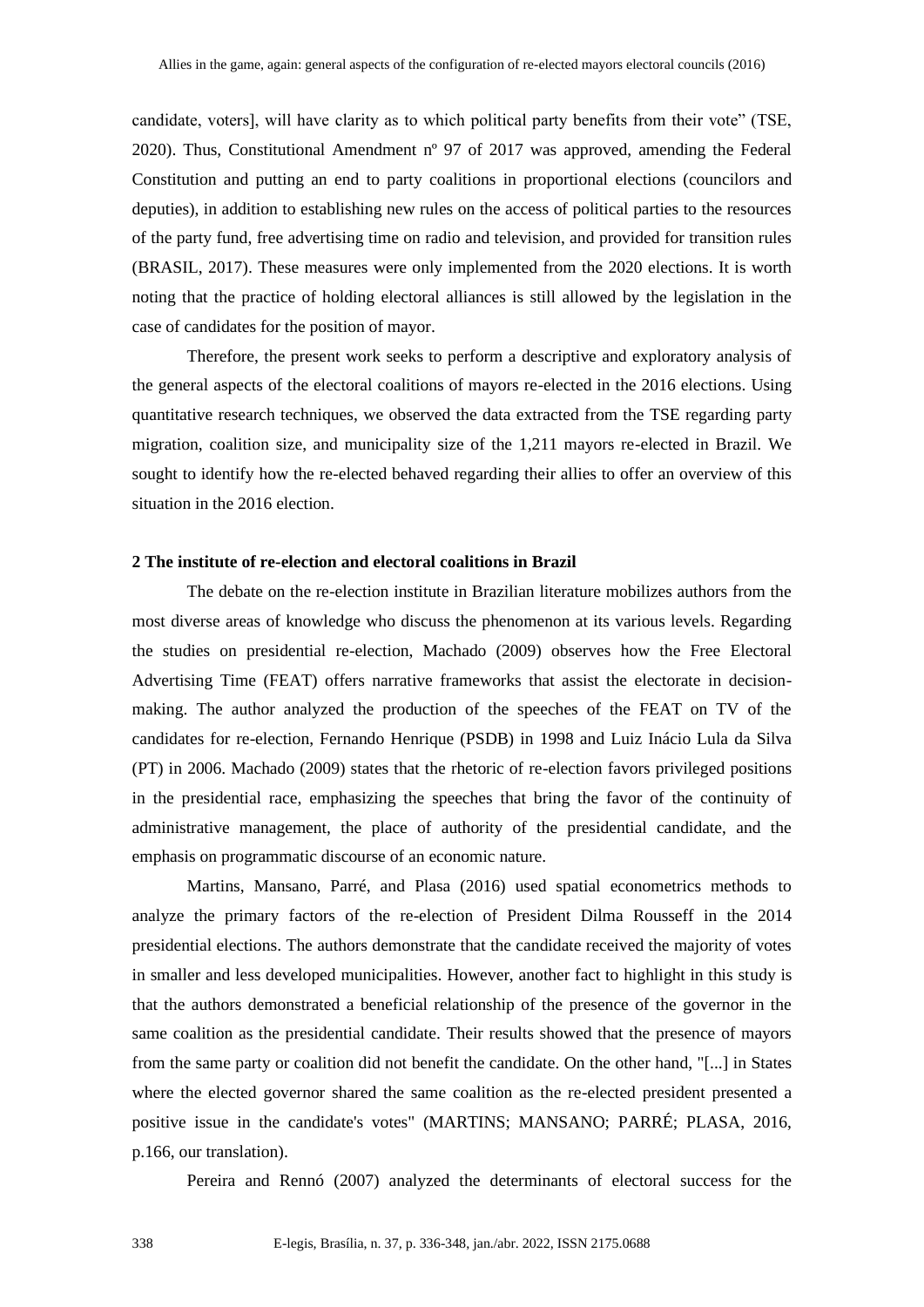Chamber of Deputies in the 1998 and 2002 elections. The authors used statistical models with maximum likelihood techniques that indicated that, in 1998, the proximity of the candidates for re-election to the Chamber of Deputies with the President of Brazil had a strong impact on their electoral success. However, this variable did not present any statistically significant value for the 2002 elections. The authors demonstrate that "those who spent more, obtained more votes in the previous election, concentrated fewer votes, and changed parties less, have a greater chance of being re-elected (PEREIRA; RENNÓ, 2007, p. 679, our translation). However, the authors draw attention to the importance of the impact of the President on the relationship between Deputy and President. This impact would be conditional on the characteristics of the presidential election. In other words, it undergoes changes from one election to another, depending on the position of the president in the electoral process. According to the authors, this means that "[...] this variable only has its effect mitigated in electoral moments where the president is absent from the electoral process [...]" (PEREIRA; RENNÓ, 2007, p. 680, our translation).

Also in the analysis of re-elected deputies, when examining the candidates for state and federal deputies in Minas Gerais in the 2010 elections, Eduardo (2015) came to the conclusion that the candidates for re-election are electorally stronger than the others and that the novice candidates have a poor performance. However, the degree of competitiveness of the analyzed elections is low due to most of the votes concentrated on candidates for re-election. In Barreto's studies (2012) on federal deputies in the 2006 elections, there is no specific formula for success due to the current configuration of the electoral system. This occurs because, according to the author, obtaining more votes and/or improving the positioning on the list are not determining factors for maintaining the mandate. Morais and Koprik (2018) concluded after analyzing the re-election of federal deputies in Brazil in the 2014 election in the light of Game Theory that the performance of a parliamentarian in his/her first mandate is higher than a performance of a reelected parliamentarian. Because of this, authors consider that re-election is not entirely beneficial to society.

There are several contributions of Brazilian literature on the subject of the institute of re-election in the municipal executive. Initially, Araújo, Neto, and Lima (2020) analyzed the influence of the quality of education, measured by Basic Education Development Index (Ideb in Portuguese), in the re-election of Mayors in Ceará in 2012. Their statistical regression analysis tests showed that this variable did not affect the probability of re-election of mayors in the case studied. The influence in this situation came from the expenses *per capita* in the educational area. Regarding the influence of fiscal data on re-election, Meneguin, Bugarin, and Carvalho (2005) contributed to the debate when they analyzed these variables in the 2000 municipal executive elections in Brazil. The statistical tests of the authors point to results that suggest that prefecture expenses will be more controlled with higher chances of re-election of these mayors.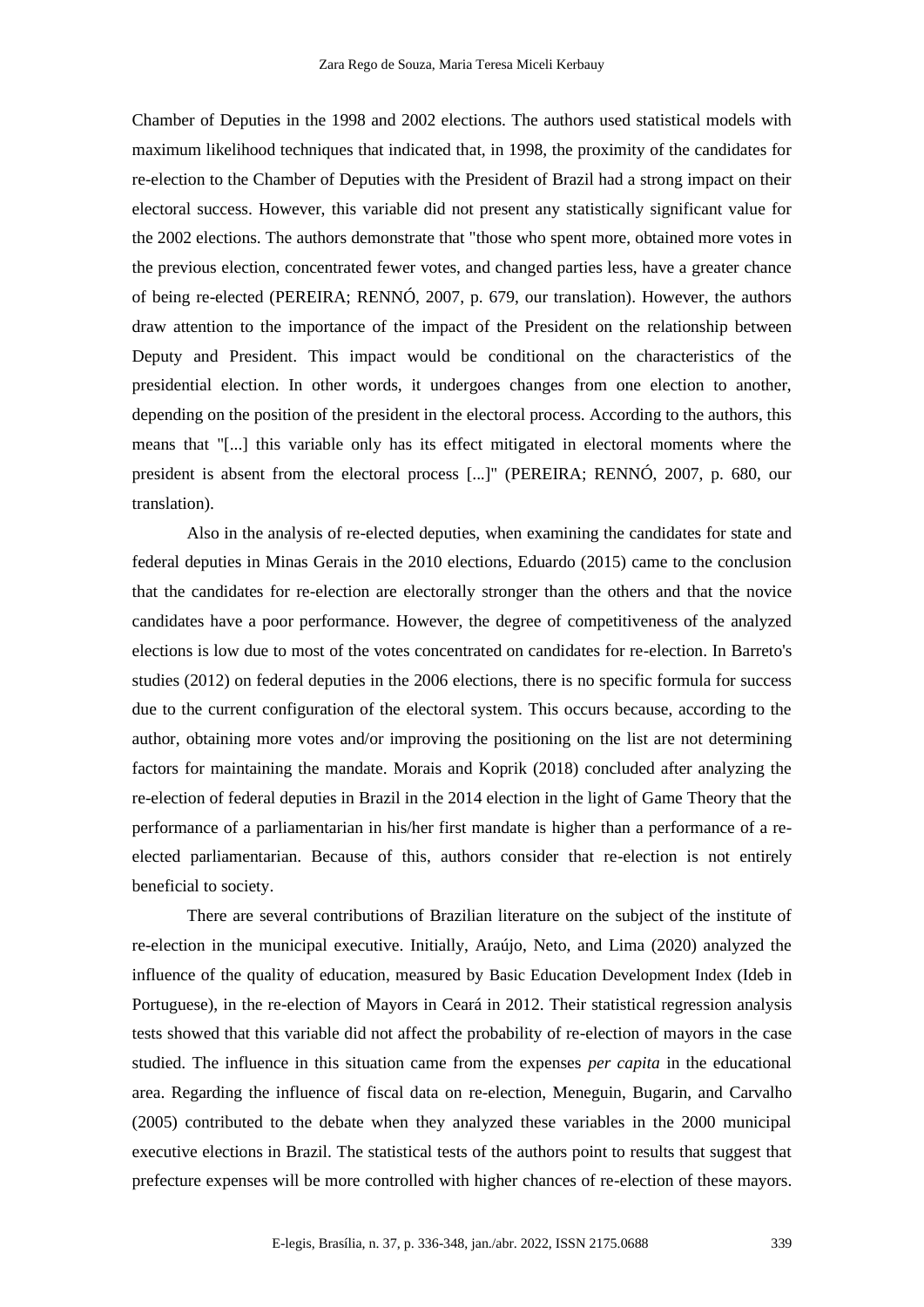When public spending *per capita* increases, according to the authors, this behavior becomes even stronger. These results are consistent with those found by Silva and Braga (2015) when they examined the chances of re-election of the mayors of Bahia in the elections of 2000, 2004, and 2008. The authors concluded that voters punish mayors who increase their spending in the election year, thus hindering their re-election.

Veiga, Santos, and Neves (2011) analyzed the vote in the re-election of mayors of eight Brazilian capitals in the 2008 election, observing explanatory mechanisms for the decisionmaking of internal (voter choice) and external voters (alternatives presented by the parties). In short, the results of regression tests applied by the authors showed that the positive evaluation of the municipal administration increases the chances of voting for the candidate for re-election.

The variable of partisan alignment of the mayor with the positions of Governor and President was also significant in the studies conducted by Coelho (2020) and De Silva and Braga (2015). In both cases, this variable showed higher chances of re-election for mayors. On the other hand, Coelho (2020) highlighted that the coalition variable had no significant statistical relevance in the tests. The author indicates that the result can be explained by the highly volatile relations of coalitions at municipal levels.

In fact, the literature highlights the fragility of party organizations in municipalities that "yield little vote" as a consequence of immersion in contexts strongly marked by dependency relations and strongly hierarchized. In addition to being left adrift by national and state summits in municipalities that have minor or no strategic potential (RIBEIRO, 2013).

However, the literature has shown that coalitions are an important artifice for formulating electoral strategies in the Brazilian party system (KERBAUY; DIAS, 2017; MACHADO, 2012; PEIXOTO, 2010; CARREIRÃO, 2014). Considering coalitions at the municipal level, Miguel and Machado (2007) point to a positive correlation between the establishment of coalitions and the performance of the parties that use them. The authors observed the coalitions for mayor in Brazil between the elections of 2000 to 2008 and showed that PT had a better electoral performance when it became more flexible when holding coalitions with a larger number of parties.

Peixoto (2010) states that an important variable to study coalitions is the size of the municipality. Analyzing data on municipal elections (majority and proportional) during the electoral processes that occurred in 2000 to 2008 in Brazil, the author considered that the smaller a municipality, in terms of population size, the greater the chances of establishing ideologically inconsistent coalitions. The findings suggest a specific dynamics of politics in small municipalities, which partly reflects Ribeiro's (2013) arguments about the lack of interest of the national summits of the major parties in these municipalities. Thus, coalitions begin to respond to the strategic needs of the parties at the national level but are also marked by local political dynamics.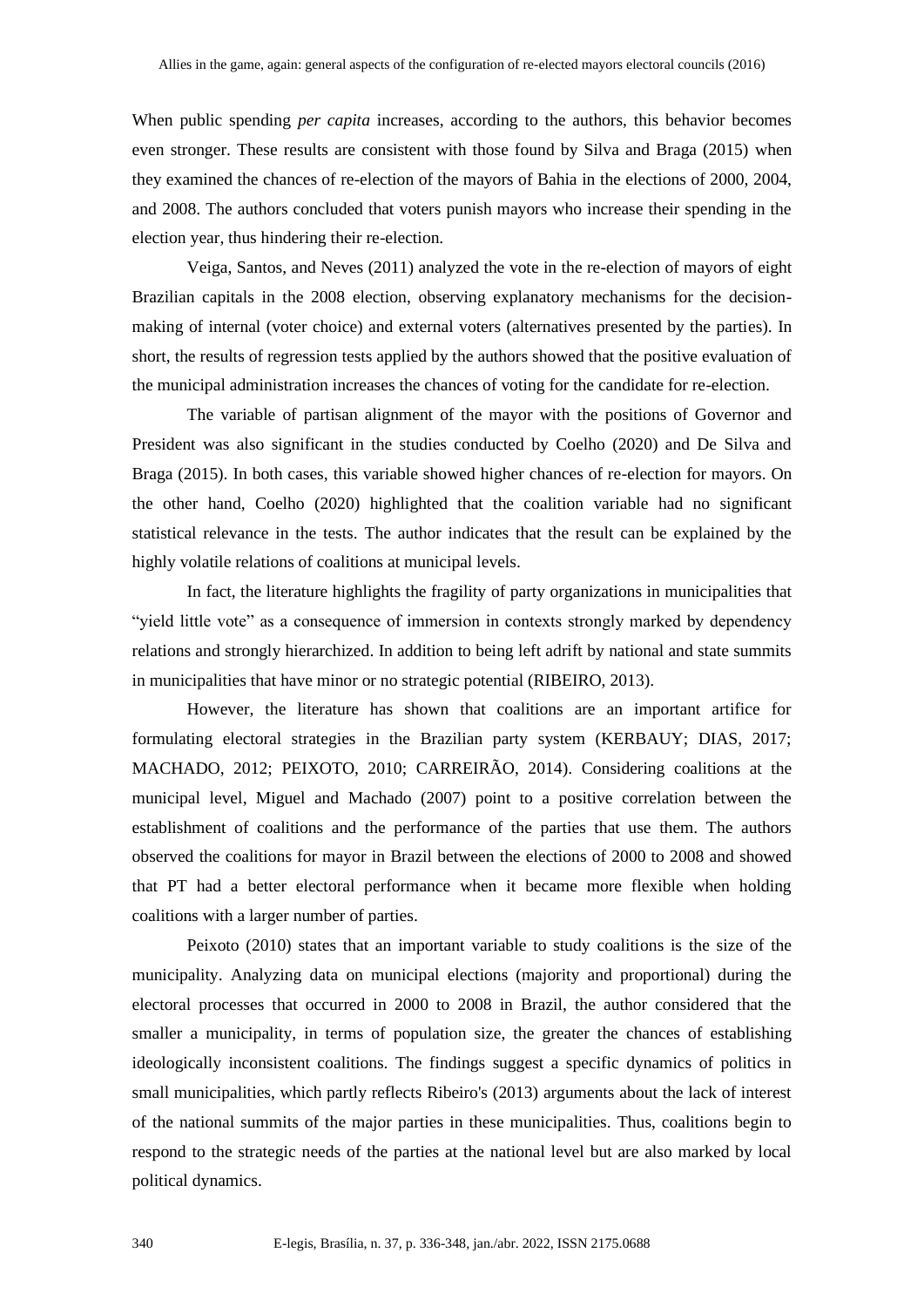Dantas (2007) tried to explain the behavior of alliances for municipal disputes of approximately 5,500 Brazilian municipalities. The conclusion indicates that the pattern of coalition behavior carried out by the parties is obscured by individual characteristics of the municipalities. The author further observed a connection between the state level and the municipal level, the second being a reflection of the first.

When examining the municipal elections of Rio de Janeiro that took place in 1992 and 2000, Jorge (2004) observed the increase in the number of parties inserted in a coalition and the decrease in the ideological factor as its structure, which is consistent with the study conducted by Carreirão (2006). Melo and Soares (2016) argue that there is a significant variation in the size of coalition composition when observing the data regarding proportional municipal elections in Brazil in 2004 and 2008, which leads us to consider that the parties choose the largest possible number of allies, but that most applications are launched by a small number of parties, being composed, in general, of two or three allies.

This debate extends into several other variables. However, as mentioned earlier, there are few studies that observed the issues of coalitions carried out by re-elected mayors in Brazil. This work proposes a general overview of the topic from a descriptive and exploratory analysis to contribute to this debate, and to analyze how the electoral coalitions of the mayors re-elected in the 2016 elections in Brazil were configured. The indicators used were party migration, coalition size, and municipality size, which are recurrent in the literature. The following section presents the analyzes of the selected indicators.

# **3 Results**

In general, the analyses on coalitions in Brazil use a quantitative methodology and seek to observe rules and behavioral trends in the electoral dispute. The data used in this work were extracted from the TSE website, treated using quantitative analysis techniques, and organized in graphs and tables in comparative perspective. The universe studied represents 1,211 mayors reelected in Brazil in 2016, representing 25% of the candidates who took the seat of the municipal executive in this electoral contest.

The first aspect observed was the issue of party migration. As shown in Graph 1, 22% of mayors re-elected in 2016 changed parties to serve the next mandate. The party that lost the most candidates was PT. Between 2012 and 2016, most of the mayors who migrated from party to re-elect were from PT. The mayors who decided to re-elect for another party other than PT were distributed in 14 new parties. PSD received the most of these mayors.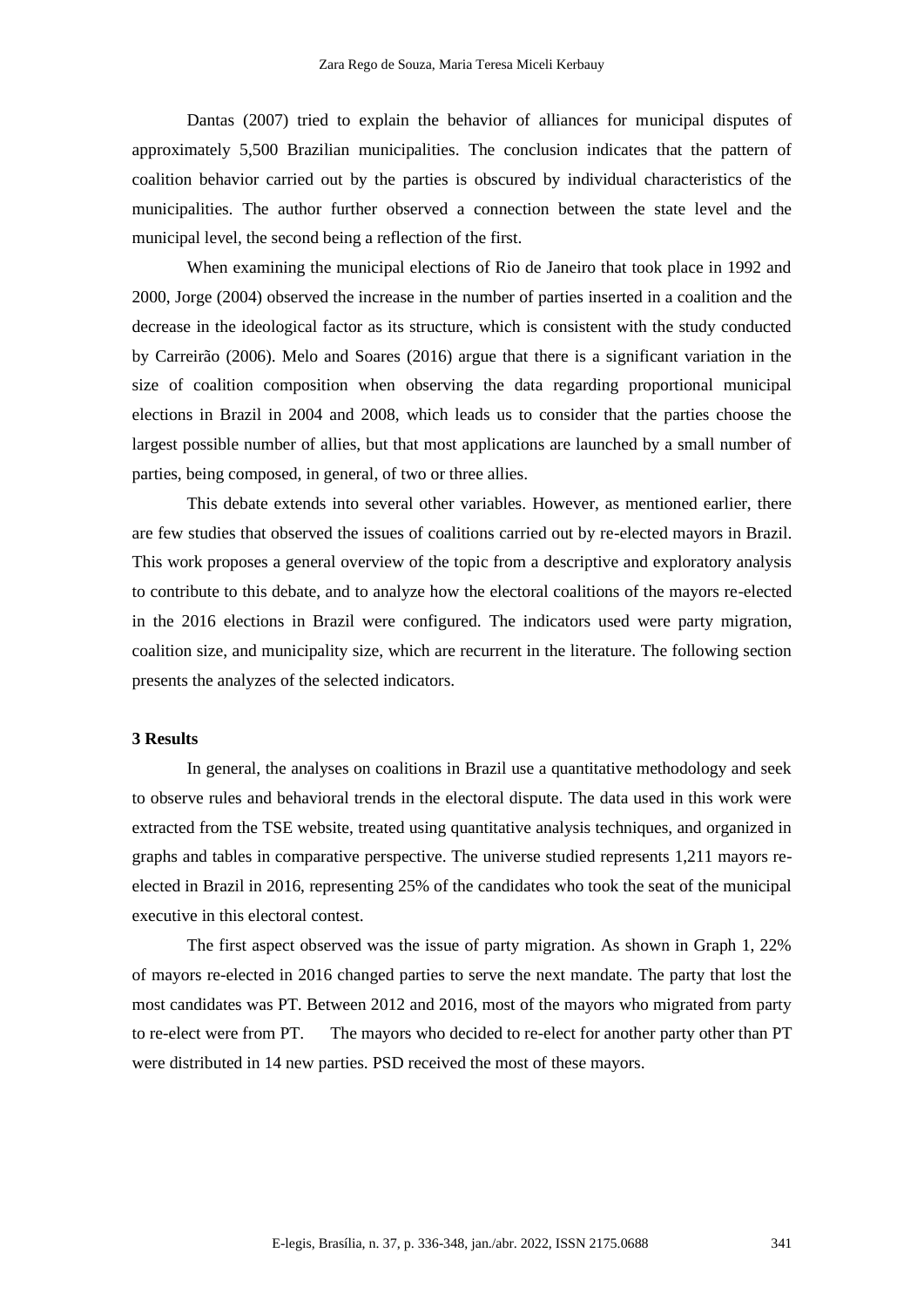

**Graph 1 –** Percentage of Party Migration of Re-Elected Mayors in Brazil (2016)

Reelected with the same party

Subsequently, the data concerning the candidates who changed their strategy in relation to their allies for re-election were observed. These were separated into three groups of mayors: a) those who were elected in 2012 without coalition and were re-elected in 2016 with coalition, b) those who were elected in 2012 with coalition and were re-elected in 2016 without coalition, and c) those who did not change their strategy for re-election, that is, those who were elected in 2012 with or without coalition, and elected in 2012 with or without coalition, respetively, as shown in Table 1.

| <b>STRATEGIES</b>                                                                                         | %    |
|-----------------------------------------------------------------------------------------------------------|------|
| a) Mayors re-elected with coalition                                                                       | 1.82 |
| b) mayors re-elected without coalition<br>c) mayors re-elected without change of strategy<br><b>TOTAL</b> |      |

**Table 1 –** Strategies used by re-elected Mayors in Brazil (2016)

Source: Elaborated by the authors based on TSE data.

Regarding the size of the coalition, the average number of parties included in the coalitions of mayors re-elected in 2016 was seven. More than half of the mayors re-elected in 2016 increased the size of their coalitions, as shown in Table 2. Additionally, it is noteworthy that 26% of re-elected mayors were involved in coalitions with ten or more parties.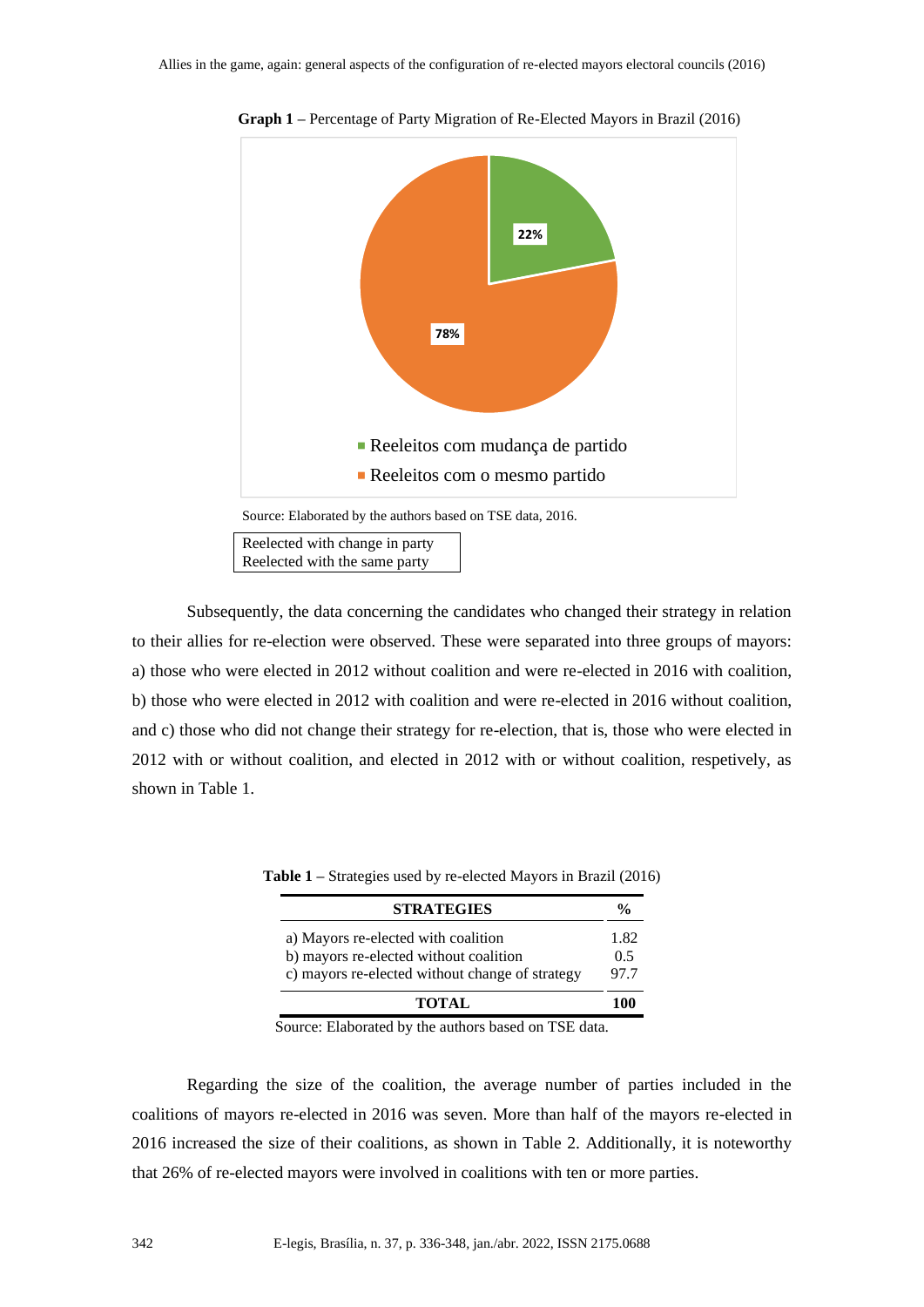| <b>SIZE OF THE COALITIONS</b> | $\frac{0}{0}$ |
|-------------------------------|---------------|
| Increased                     | 56.48         |
| Decreased                     | 27.83         |
| Maintained                    | 15.69         |
| <b>TOTAL</b>                  | 100           |

**Table 2 –** Size of the coalitions of re-elected Mayors in Brazil (2016)

Source: Elaborated by the authors based on TSE data.

Finally, the number of inhabitants was considered according to IBGE (2010), with data ordered by population bands to demonstrate the relationship of re-elected mayors with the size of the municipalities. According to Table 3, 89.76% of Mayors re-elected in 2016 are in municipalities with up to 50,000 inhabitants. Only 0.58% of re-elected mayors are in municipalities with 500,001 to 1,000,000 inhabitants, and another 0.58% are in municipalities with 1,000,001 or more inhabitants.

**Table 3 –** Size of the municipalities *vs.* re-elected Mayors in Brazil (2016)

| <b>BANDS</b> | <b>INHABITANTS</b>   | %     |
|--------------|----------------------|-------|
| A            | 0 to 50,000          | 89.76 |
| B            | 50,001 to 100,000    | 4.87  |
| C            | 100,001 to 200,000   | 2.31  |
| D            | 200,001 to 500,000   | 1.90  |
| E            | 500,001 to 1,000,000 | 0.58  |
| F            | 1,000,001 or more    | 0.58  |
|              | TOTAL                | 100   |

Source: Elaborated by the authors based on IBGE data.

It is noteworthy that 26% of mayors re-elected in 2016 held large coalitions, with more than ten parties. The largest coalition found in this universe had 23 parties and was the one that re-elected the mayor of Campinas-SP, of PSB. An interesting fact to highlight, because in 2012, the mayor of Campinas-SP was elected with a coalition composed of eight parties. In other words, in 2016, the PSB candidate bet on a coalition practically three times larger than the coalition that previously elected.

However, this fact was not recurrent. The large coalitions mostly took place in municipalities with up to 50,000 inhabitants (72.78%). Municipalities with 1,000,001 or more inhabitants represent only 2.22% of those that counted on the re-election of Mayors inserted in coalitions with more than ten parties.

On the other hand, 13 municipalities re-elected mayors without a coalition in 2016. These were the municipalities with the lowest numbers of inhabitants, ranging from 1,974 to 11,210 inhabitants. Of these, PP and PMDB achieved exactly the same number of seats of the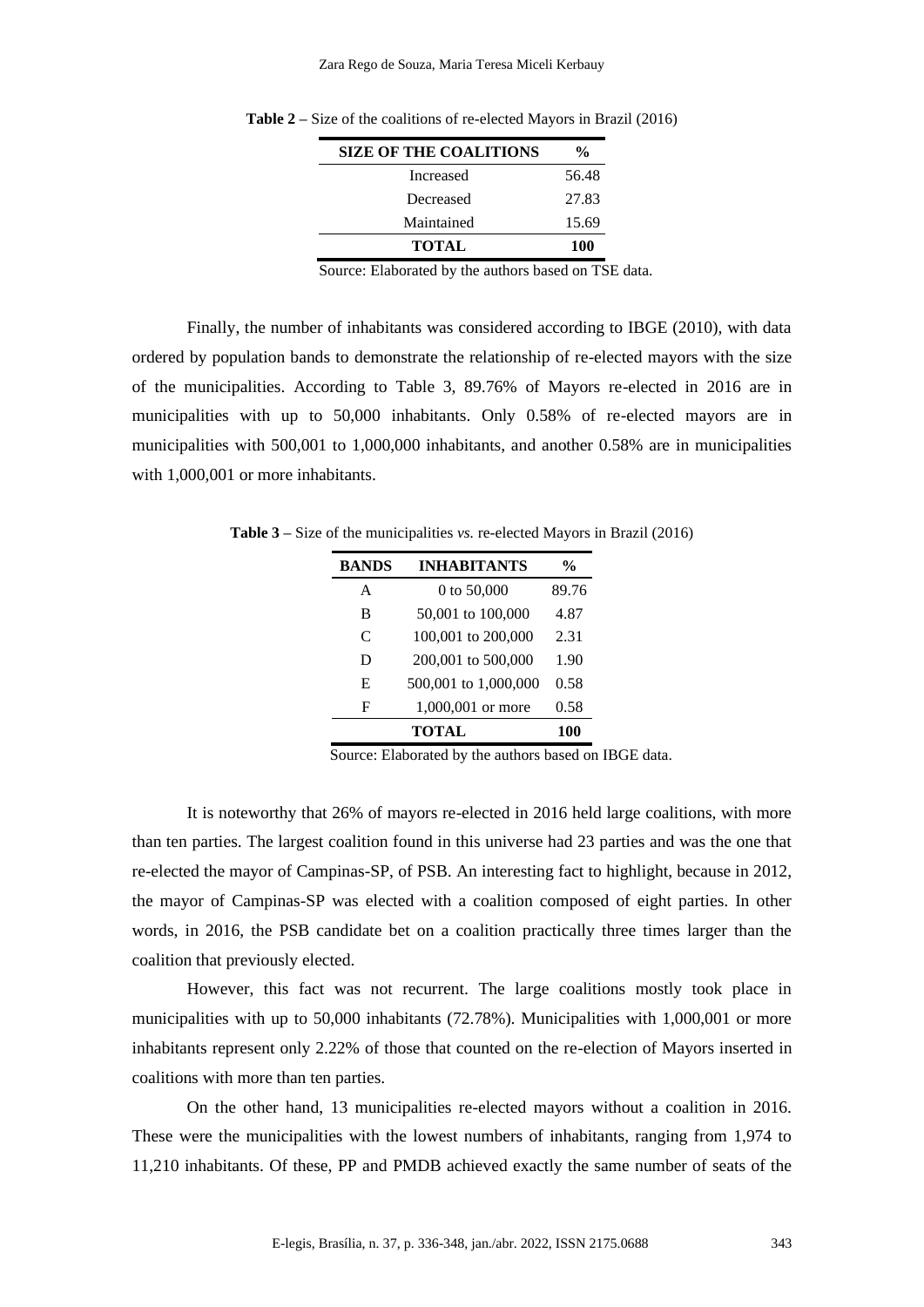municipal executive, each guaranteed the re-election of its candidates in five municipalities.

# **4 Final considerations**

The objective of this work was to present general aspects of the electoral coalitions of mayors re-elected in the 2016 elections, in the so-called party migration, coalition size, and municipality size.

The party that most re-elected mayors that year was PMDB, responsible for 18% of all re-elected mayors in Brazil, leaving PSDB in second place, with 16% of re-elected mayors. PT performed poorly that year, responsible for only 7% of the mayors re-elected. This result aligns with the issue already mentioned regarding party migration since most of the mayors who changed parties to be re-elected in 2016 were from the PT.

Regarding the size of the coalition, the data suggest that mayors who were successful in re-election not only adhered more significantly to the practice of holding coalitions but also sought to maximize their number of allies. As expected and already mentioned in the literature, large coalitions mostly take place in the smallest municipalities of the country.

Finally, it should be noted that this is a descriptive and exploratory work. The objective was to present general aspects of the electoral coalitions of mayors re-elected in the 2016 elections. It is not time to relate the influence of coalitions with the success of mayor reelections. We only sought to raise initial data on this issue, little explored in the literature. We suggest more dense statistical analyses with the variables presented to advance the discussion and develop the theme in future studies.

## **References**

ARAUJO, F.; NETO, P.; LIMA, A. Qualidade da educação e probabilidade de reeleição: um estudo nos municípios do Ceará no ano de 2012. **Revista Controle,** Fortaleza, v. 18, n.1, p. 122-150, jan./jun. 2020. Disponível em:

https://revistacontrole.tce.ce.gov.br/index.php/RCDA/article/view/558. Acesso em 03 de abr. de 2021.

BARRETO, A. Reeleição para a Câmara dos Deputados em 2006: é possível vencer as incertezas do sistema eleitoral? **Revista Ibero-Americana de Estudos Legislativos,** Rio de Janeiro, nº. 2, out., de 2012. Disponível em:

https://bibliotecadigital.fgv.br/ojs/index.php/riel/article/view/5845. Acesso em 02 de abr. de 2021.

BRAGA, S. O uso das mídias sociais é um bom preditor do sucesso eleitoral dos candidatos? Uma análise das campanhas on-line dos vereadores das capitais das regiões sul, sudeste, e nordeste do Brasil no pleito de outubro de 2012. **Revista Política Hoje**, vol. 22, nº. 2, pp. 125- 148, 2013. Disponível em: https://periodicos.ufpe.br/revistas/politicahoje/article/view/3766. Acesso em 03 de abr. de 2021.

BRASIL. **Emenda Constitucional nº 16, de 04 de junho de 1997.** Brasília, 04 de jun. de 1997. Disponível em: https://www.planalto.gov.br/ccivil\_03/constituicao/emendas/emc/emc16.htm Acesso em 01 de abr., 2021.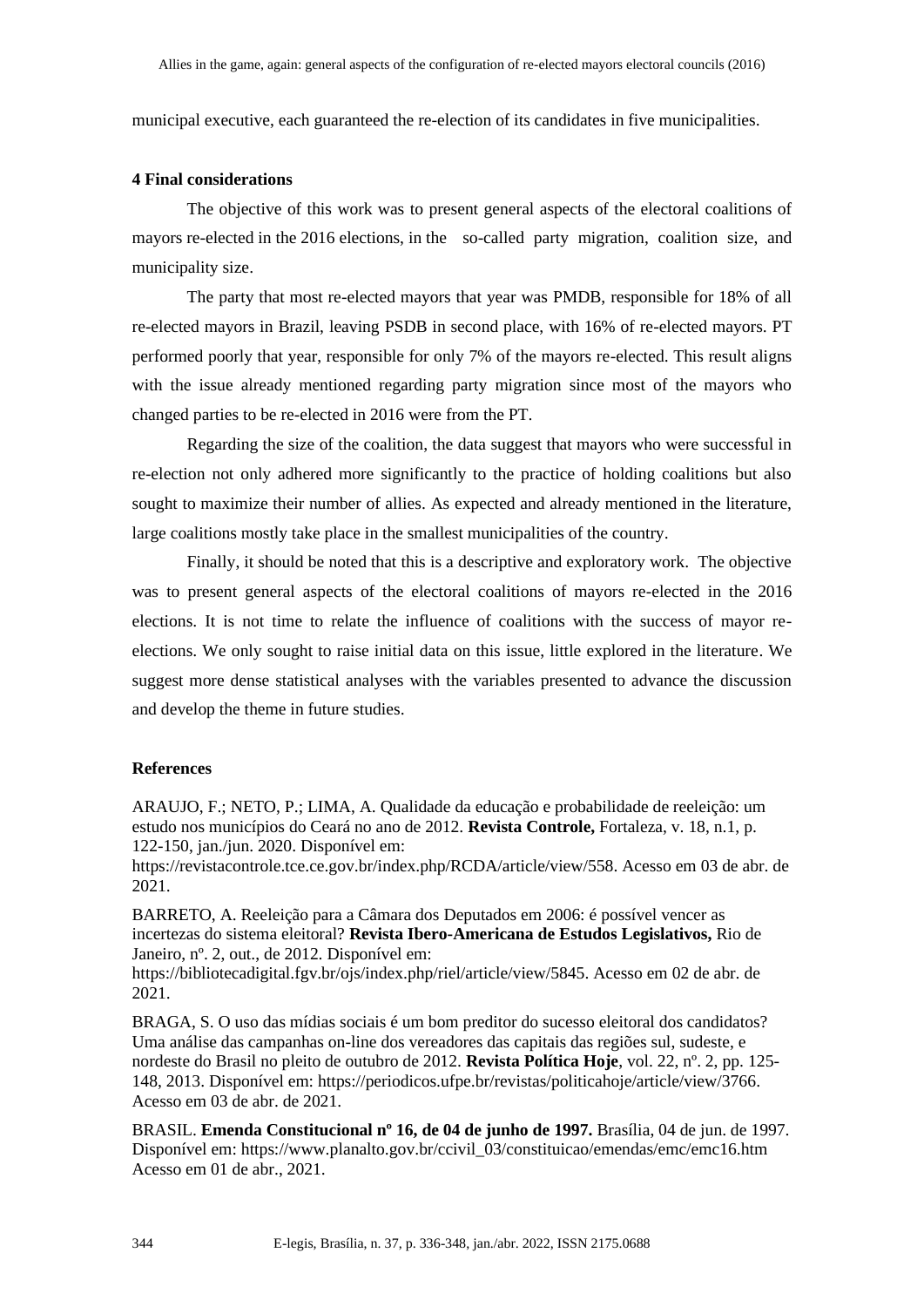BRASIL. **Emenda Constitucional nº 97, de 04 de outubro de 2017**. Brasília, 04 de out. de 2017. Disponível em: http://legis.senado.leg.br/legislacao/DetalhaSigen.action?id=262

47394. Acesso em 16 de nov. de 2018.

BRASIL. TRIBUNAL SUPERIOR ELEITORAL**. Mudanças nas Eleições 2020**: fim das coligações para os pleitos proporcionais. Brasília, 19 de out. de 2020. Disponível em: https://www.tse.jus.br/imprensa/noticias-tse/2020/Outubro/mudancas-nas-eleicoes-2020-fimdas-coligacoes-para-os-pleitos-proporcionais. Acesso em 30 de mar. de 2021.

BRASIL. CÂMARA DOS DEPUTADOS. **Câmara aprova fim da reeleição para presidente, governador e prefeito.** Brasília, 28 de mai. de 2015. Disponível em: https://www.camara.leg.br/noticias/460128-camara-aprova-fim-da-reeleicao-para-presidentegovernador-e-prefeito/. Acesso em 30 de mar. de 2021.

BRASIL. CÂMARA DOS DEPUTADOS. **Proposta de Emenda à Constituição N. 2020 (Do Dep. Alessandro Molon e outro(a)s).** Plenário Ulysses Guimarães: Brasília, 9 de set. de 2020. Disponível em:

https://static.congressoemfoco.uol.com.br/2020/09/PEC\_fim\_reeleic%CC%A7a%CC%83o\_exe cutivo.pdf. Acesso em 30 de mar. de 2021.

CAPUTO, A. **O impacto dos gastos públicos com segurança pública sobre a probabilidade de reeleição nos municípios brasileiros.** 28 f. Monografia (Graduação) - Departamento de Economia, Universidade de Brasília, 2019. Disponível em: https://bdm.unb.br/handle/10483/24842. Acesso em 04 de abr. de 2021.

CARDOSO, F. H. **Reeleição e crises.** O Estado de S. Paulo. São Paulo, 05. de set. de 2020. Disponível em: https://opiniao.estadao.com.br/noticias/espaco-aberto,reeleicao-ecrises,70003427387 Acesso em 01 de abr. de 2021.

CARREIRÃO, Y. Ideologia e partidos políticos: um estudo sobre coligações em Santa Catarina. **Revista Opinião Pública**, Campinas, vol. 12, nº 1, abr/mai, p. 136-163, 2006. Disponível em: http://ref.scielo.org/4jtddk. Acesso em 25 de out. de 2018.

CARREIRÃO, Y. O sistema partidário brasileiro: um debate com a literatura recente. **Revista Brasileira de Ciência Política,** Brasília, nº 14, p. 255-295, mai./ago., 2014. Disponível em: http://ref.scielo.org/rhtt2k. Acesso em 25 de out. de 2018.

CAVALCANTE, P. Vale a pena ser um bom prefeito? Comportamento eleitoral e reeleição no Brasil. **Revista Opinião Pública**, Campinas, vol. 21, nº 1, pp. 87-104, abr, 2015. Disponível em: <https://www.scielo.br/scielo.php?script=sci\_arttext&pid=S0104-62762015000100087>. Acesso em 02 de abr. de 2021.

CINQUINI, L. **O impacto do IDEB na probabilidade de reeleição de prefeitos:** uma análise da eleição de 2012. 27 f. Monografia (Graduação) - Departamento de Economia, Universidade de Brasília, 2017. Disponível em:

https://bdm.unb.br/bitstream/10483/19916/1/2017\_LucasPiccoloCinquini.pdf. Acesso em 03 de abr. de 2021.

COELHO, R. **A influência do calendário eleitoral na inscrição, cancelamento e pagamento de restos a pagar:** evidências em municípios brasileiros. 61 f. Dissertação (Mestrado) - Departamento de Ciências Contábeis e Atuariais, Universidade Federal de Pernambuco, 2020. Disponível em: https://repositorio.ufpe.br/handle/123456789/38527. Acesso em 06 de abr. de 2021.

DANTAS, H. **Coligações em eleições majoritárias municipais**: a lógica do alinhamento dos partidos políticos brasileiros nas disputas de 2000 e 2004. 176 f. Tese (Doutorado) - Faculdade de Filosofia, Letras e Ciências Humanas, Universidade de São Paulo, 2007. Disponível em: http://www.teses.usp.br/teses/disponiveis/8/8131/tde-26022008-141714/en.php. Acesso em 24 de out. de 2018.

DIAS, B.; NOSSA, V.; MONTE-MOR, D. O investimento público influencia na reeleição? Um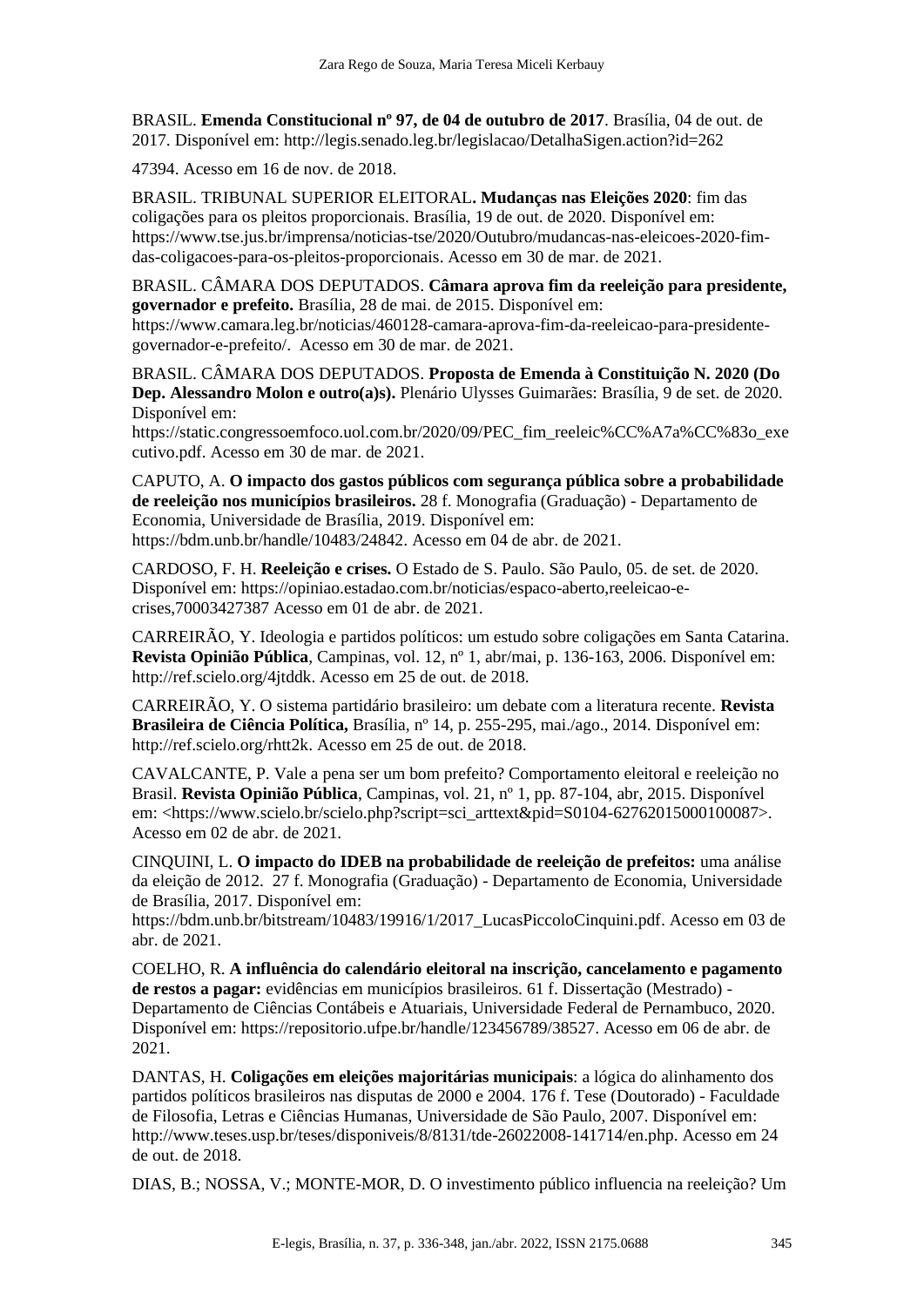estudo empírico nos municípios do estado do Espírito Santo. **Revista de Administração Pública**, Rio de Janeiro, vol. 52, nº. 5, pp. 880-898, set./out., 2018. Disponível em: https://www.scielo.br/scielo.php?script=sci\_arttext&pid=S0034-76122018000500880. Acesso em 05 de abr. de 2021.

EDUARDO, F. A força dos candidatos à reeleição e o desempenho dos desafiantes: uma análise da competição nas eleições legislativas. **Cadernos da Escola do Legislativo,** vol. 17, nº. 27, jan./jun. de 2015. Disponível em:

https://cadernosdolegislativo.almg.gov.br/ojs/index.php/cadernos-ele/article/view/129. Acesso em 02 de abr. de 2021.

GONDINHO, S. **Reeleição de prefeitos e desempenho da gestão da alimentação escolar:** uma avaliação de municípios brasileiros. 39 f. Dissertação (Mestrado) - Programa de Pós-Graduação em Contabilidade e Administração, FUCAPE Pesquisa e Ensino Limitada, 2019. Disponível em: https://repositorio.cgu.gov.br/handle/1/63587. Acesso em 04 de abr. de 2021.

INSTITUTO BRASILEIRO DE GEOGRAFIA E ESTATÍSTICA. IBGE. **Censo 2010.** Disponível em: https://censo2010.ibge.gov.br/. Access on mar 28. 2021.

JORGE, V. L. Participação eleitoral, partidos e candidatos nas disputas pelas prefeituras dos municípios da Região Metropolitana do Rio de Janeiro, 1992 a 2000. **Revista Alceu**, Rio de Janeiro, vol. 4, nº 8, pp. 168-190, jan./jun., 2004. Disponível em: http://revistaalceuacervo.com.puc-rio.br/media/alceu\_n8\_Jorge.pdf. Acesso em 24 de out. de 2018.

KERBAUY, M.; DIAS, A. Eleições municipais brasileiras de 2016: mudança ou continuidade? **Anais do 41º Encontro Anual da Associação Nacional de Pós-Graduação em Ciências Sociais - ANPOCS,** Caxambu-MG, out., 2017. Disponível em:

https://www.anpocs.com/index.php/papers-40-encontro-2/gt-30/gt22-21?format=html. Acesso em 27 de mar. de 2021.

LIMA, A. **A influência da educação na reeleição dos prefeitos cearenses no ano de 2012**. 44 f. Dissertação (Mestrado) - Faculdade de Economia, Administração, Atuária e Contabilidade, Universidade Federal do Ceará, 2018. Disponível em: http://www.repositorio.ufc.br/handle/riufc/32768. Acesso em 30 de mar. de 2021.

MACHADO, A. **Alianças eleitorais:** casamento com prazo de validade: o caso das coligações brasileiras. Rio de Janeiro: Elsevier, 2012.

MACHADO, M. A retórica da reeleição: mapeando os discursos dos Programas Eleitorais (HGPE) em 1998 e 2006. **Revista Opinião Pública**, Campinas, vol. 15, nº. 1, pp. 159-189, jun. de 2009. Disponível em: https://www.scielo.br/scielo.php?script=sci\_arttext&pid=S0104- 62762009000100007. Access on mar 28. 2021.

MARTINS, D.; MANSANO, F.; PARRÉ, J.; PLASSA, W. Fatores que contribuíram para a reeleição da presidente Dilma Roussef**. Revista Política & Sociedade**, Florianópolis, vol., 15, nº. 32, jan./abr. de 2016. Disponível em:

https://periodicos.ufsc.br/index.php/politica/article/view/2175-7984.2016v15n32p145. Acesso em 05 de abr. de 2021.

MELO, C.; SOARES, K. Coligações partidárias em eleições proporcionais municipais: fragmentação e sucesso de candidatos com baixa densidade eleitoral, **Análise Social,** Lisboa, nº 220, p. 684-719, set., 2016. Disponível

em:http://www.scielo.mec.pt/scielo.php?script=sci\_arttext&pid=S0003-25732016000300007. Acesso em 29 de out. de 2018.

MENEGUIN, F.; BUGARIN, M.; CARVALHO, A. **O que leva um governante à reeleição?** Instituto de Pesquisa Econômica Aplicada, Texto para Discussão nº. 1135, Brasília, 2005. Disponível em: http://repositorio.ipea.gov.br/handle/11058/1638. Access on mar 28. 2021.

MENDES, M.; ROCHA, C. **O que reelege um prefeito?** Consultoria Legislativa do Senado Federal, Texto para Discussão nº. 7, Brasília, 2004. Disponível em: